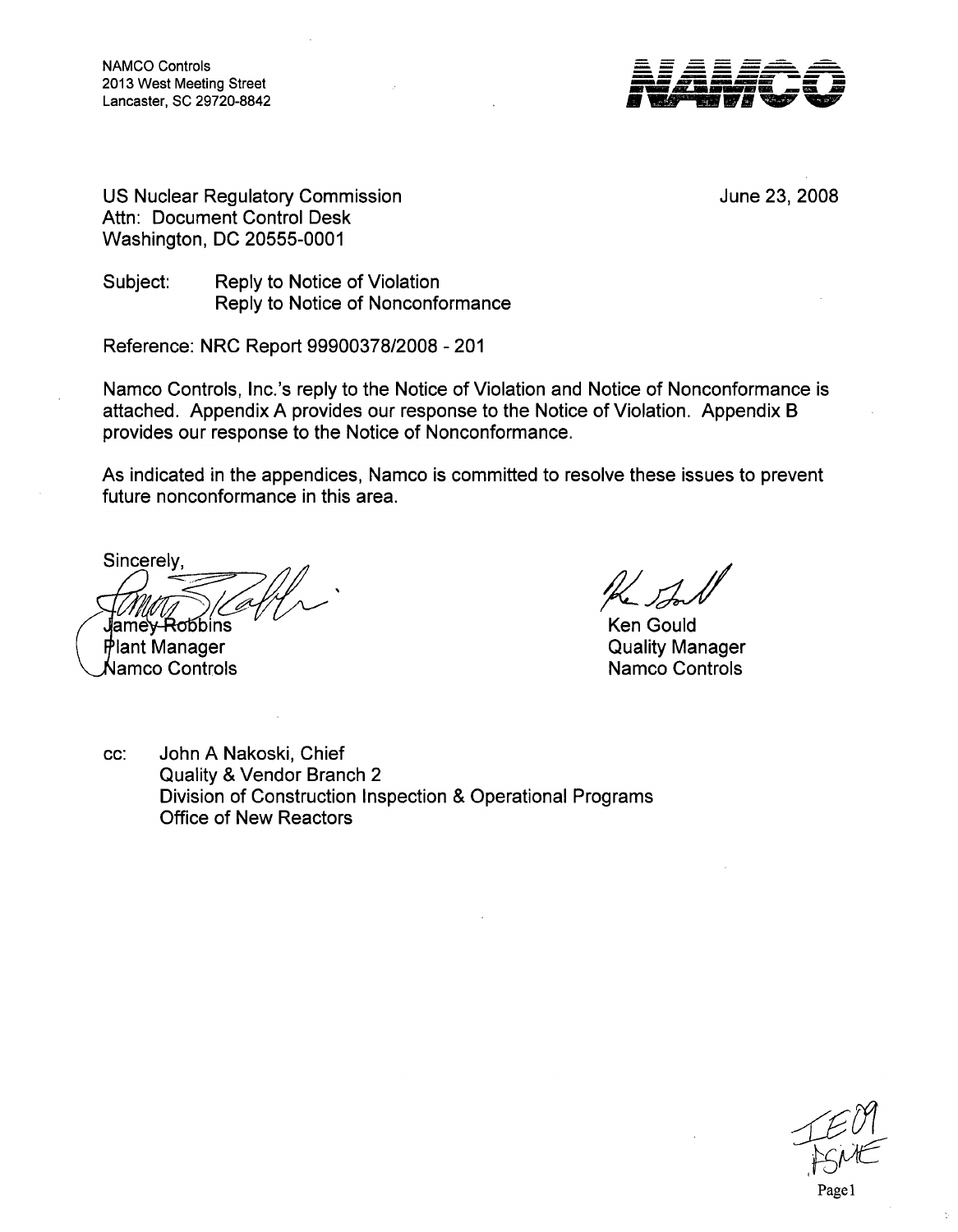# Appendix **A**

The purpose of this document is to provide a response to the NCR violations as defined in the inspection conducted April 21-25, 2008, at the Namco Controls facility in Lancaster, South Carolina.

### A. Notice of Violation **9900378/2008-201-01**

Namco Standard Practice (NSP) 60-0012, "Reporting of Defects Per 10 CFR Part 21, " did not provide adequate procedural guidance to meet the requirements of 10 CFR Part 21:

- 1. NSP60-0012 did not provide guidance to determine through an evaluation that the identified deviation is a defect or failure to comply associated with a substantial safety hazard as required by the regulation.
- 2. NSP 60-0012 did not provide for verification that the facsimile has been received by calling the NRC Operations Center as required by the regulation.

#### Reason for the violation

- 1. The intent of NSP60-0012 was that it met the requirements. It stated that the evaluation committee determines Part 21 reporting applicability. However, it did not provide the level of detail that is required.
- 2. Human error resulted in an oversight in that the procedure did not state that Namco must call the NRC to verify that the fax was received.

## Corrective Action

Procedure NSP60-0012 was updated to include:

- 1. details of the steps the evaluation committee uses to determine Part 21 applicability
- 2. the statement that Namco must call the NRC to verify that the fax was received

#### Corrective Action to Prevent further Violations

Training was conducted with all affected persons.

#### Date for Full Compliance.

Full compliance was achieved on June 4, 2008, as indicated by the sign off on the revised procedure.

## B. Notice of Violation 9900378/2008-201-02

Namco issued purchase orders for material without specifying that the provisions of 10 CFR Part 21 apply.

## Reason for the violation

**1.** The intention was there but the wording was insufficient. The purchase order stated " quality assurance program which complies with the applicable requirements of the following: CFR50, Appendix B, as applicable; CFR Part 21...'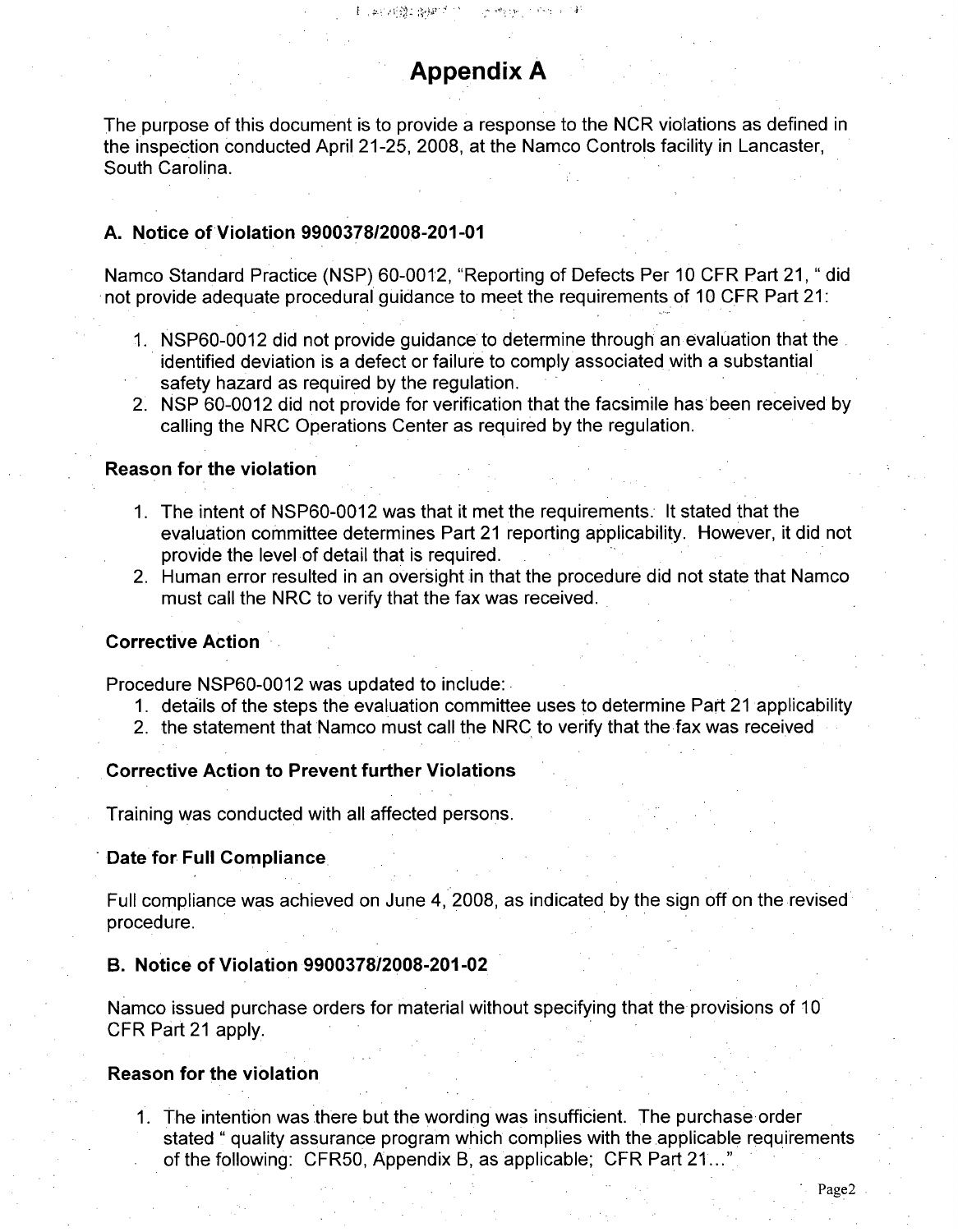# Corrective Action

The purchase order requirements were modified to state that CFR Part 21 is applicable for purchase orders that are submitted to Appendix B suppliers.

# Corrective Action to Prevent further Violations

The ordering system was updated to include the modified requirements.

# Date for Full Compliance

Full compliance was achieved on June 10, 2008.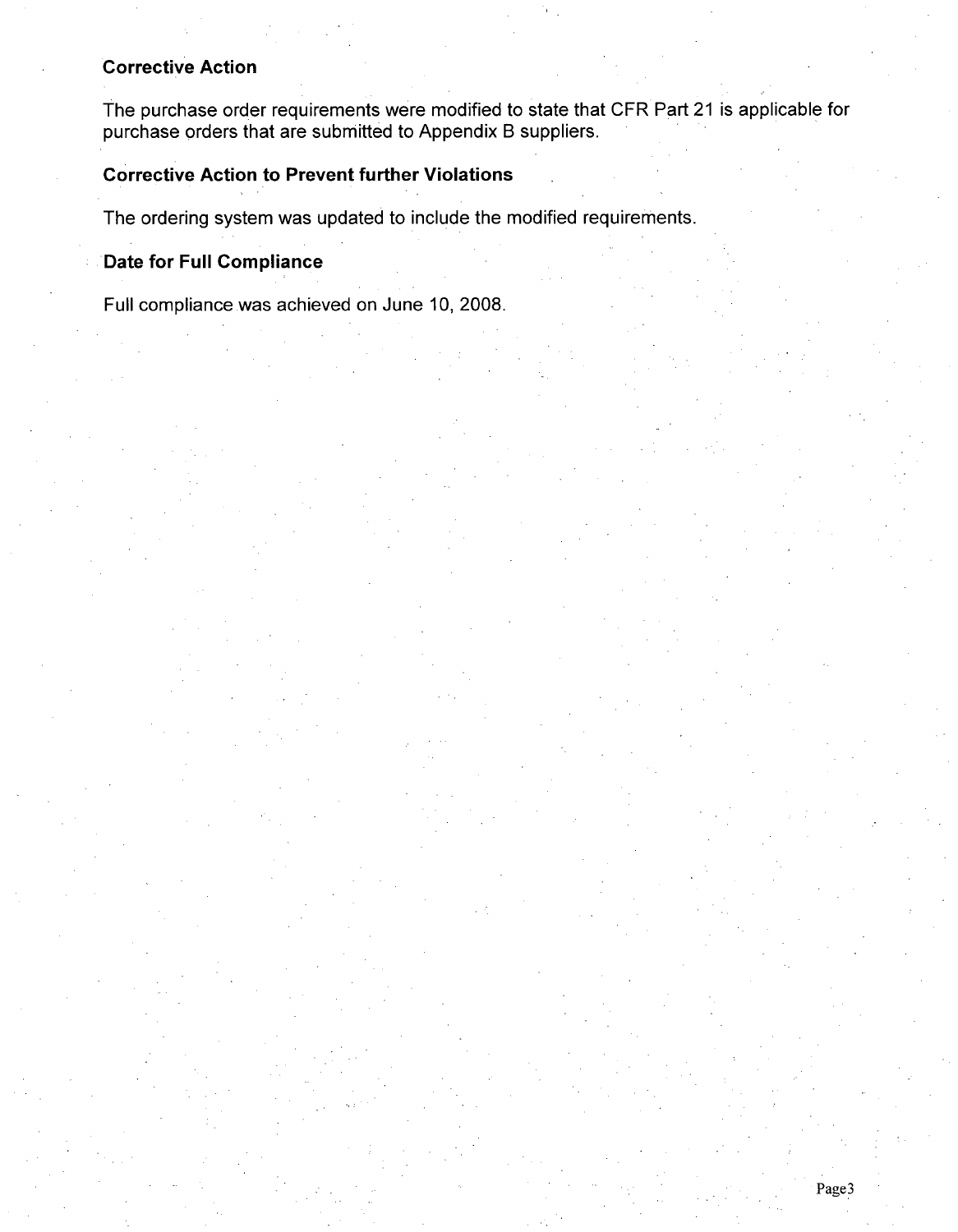# Appendix B

The purpose of this document is to provide a response to the NCR nonconformances as defined in the inspection conducted April 21-25, 2008, at the Namco Controls facility in Lancaster, South Carolina.

## **A.** Notice of Nonconformance **9900378/2008-201-03**

Namco's sampling practice for dedicating commercial grade items does not provide reasonable assurance that all items received from its suppliers would conform to the specification requirements:

- 1. Namco's commercial grade survey process failed to verify that the supplier's quality program included processes, such as material traceability and lot/batch controls, for the control of critical characteristics.
- 2. Namco did not identify and formally impose in procurement documents the applicable supplier's program/procedures to control the identified critical characteristics.

## Reason for the nonconformance

- *1.* The intention was that the supplier survey along with the dimensional inspection reports covered the requirements. Namco's supplier survey specifically asks "Does the supplier have established methods for maintaining material traceability and lot separation throughout processing?" The survey contained critical characteristics but they were not identified as such.
- 2. The intention was that the critical characteristics are identified on the purchase order. The purchase order has 11-13 quality requirements that apply to the order. However, the specific quality system number was not referenced on the purchase order.

## Corrective Action

- 1. The supplier survey was changed to the NUPIC commercial grade survey checklist. This specifically states the critical characteristics that must be checked for each supplier.
- 2. The procurement documents will be changed to include the items are to be manufactured in accordance with the supplier quality system requirements.

#### Corrective Action to Prevent further nonconformances

- 1. The commercial grade survey was given to the auditors for use on all future supplier surveys.
- 2. The updated procurement documents are loaded into the system for use on all new purchase orders. The supplier's current quality system data is being loaded into the supplier database. Nine supplier surveys are scheduled to be completed with the new checklist by August 31, 2008.

## Date for Full Compliance

1. Full compliance was achieved on May 2, 2008, as indicated by the addition of QF-107 (Commercial Grade Survey) in the quality forms manual.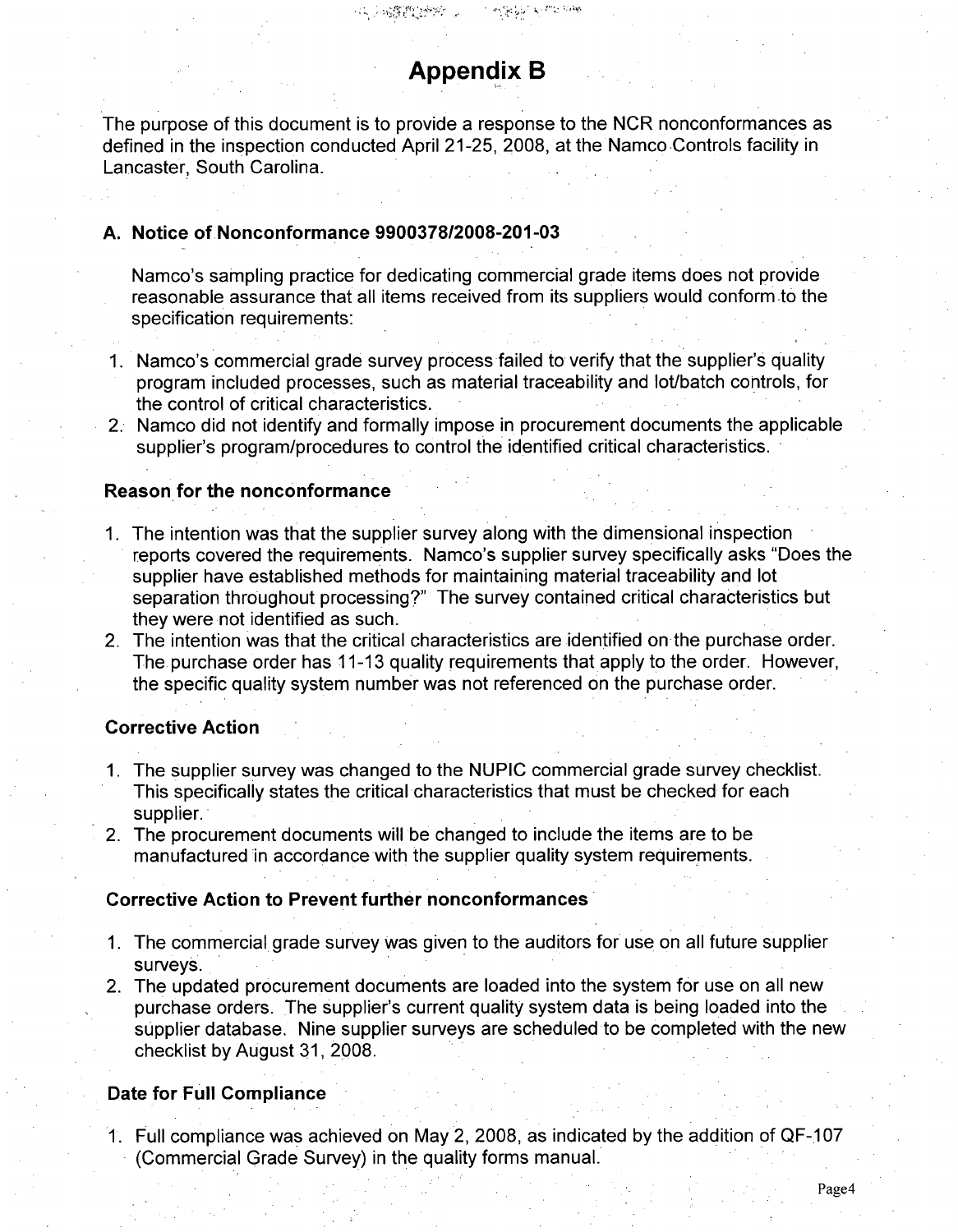2. Full compliance will be achieved by August 31, 2008.

100%的复数 200

## B. Notice of Nonconformance **9900378/2008-201-04**

Namco's external audit reports for suppliers of nuclear material, equipment, and services did not provide sufficient objective evidence to support the auditor's conclusions that audited suppliers have programs that meet the requirements of Appendix B to 10 CFR Part 50.

್ ಸ್ಟ್ರೀಯ್ ಸ್ಪೇಟ್ ಪ್ರತಿ

## Reason for the nonconformance

The audit reports stated that the individual requirements were met for the various questions on the survey. However, Namco realized that the audit reports could be improved and made a change in contract auditors. A new contract auditing company was hired.

# Corrective Action

The new contract auditing company has been in place since November 2007. The supplier survey was also changed to the NUPIC checklist which requires the auditor to include detailed procedure numbers and revisions.

## Corrective Action to Prevent further nonconformances

The NUPIC checklist is now the Namco standard and has been in use since June 2008.

## Date for Full Compliance

Full compliance was achieved on June 2, **2008** as all new audits are being performed using the NUPIC standard which is the Namco standard.

## **C.** Notice of Nonconformance **990037812008-201-05**

- **1.** Namco could not provide current and historical calibration records sufficient to support calibration activities performed at Namco for measuring and test equipment used for nuclear products.
- 2. Namco external audit reports for commercial calibration suppliers did not provide a supplier audit checklist as objective evidence to support the qualifications of suppliers and the accuracy and adequacy of M&TE calibrated by those suppliers.

#### Reason for the nonconformance

- 1. The procedure needed more detail. The procedure stated that the database is the quality record. However, the database is overwritten once the device is calibrated. This is only for internal items calibrated by Namco.
- 2. The supplier audit reports did not have the survey checklist as required. This was a result of human error as the previous quality manager should not have accepted the report.

#### Corrective Action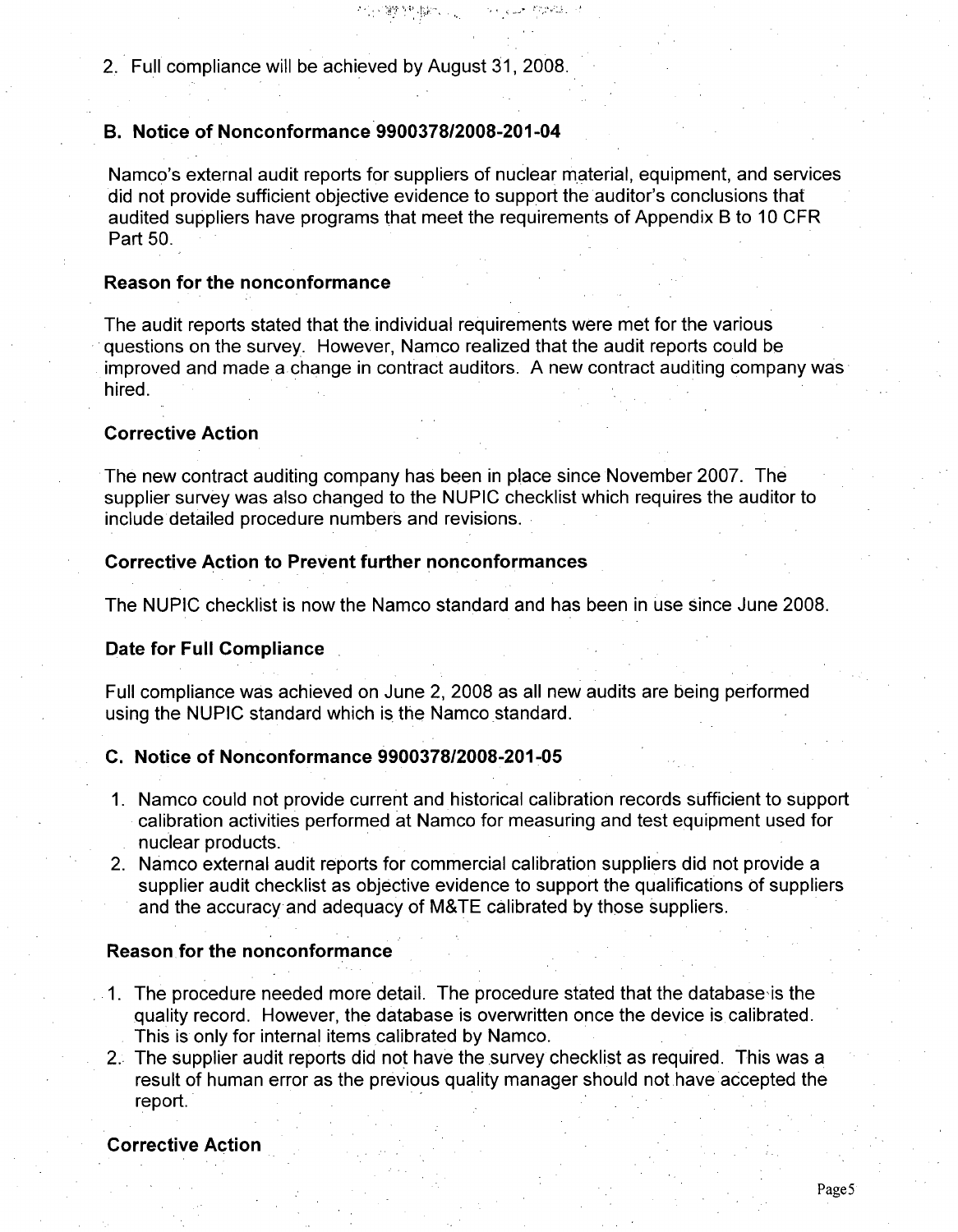- 1. Procedure CPM-000 was revised to include that historical data is maintained for internal calibrated items.
- 2.. The surveys for the two calibration suppliers are being conducted before the required three year period.

2. 膨胀的可能 2. 100mm ( ) 2. 1 和 d ( ) a m ( ) m

## Corrective Action to Prevent further nonconformances

- 1. Training on CPM-000 was conducted to all affected associates.
- 2. All supplier survey files were reviewed to see if any other audit reports were missing the checklist.

## Date for Full Compliance

- 1. Full compliance was achieved on June 2, 2008, as shown on the procedure sign off.
- 2. Full compliance will be achieved by July 30, 2008, when the surveys for the two calibration suppliers are completed.

## **D.** Notice of Nonconformance 9900378/2008-201-06

Namco closed four CARs without objective evidence that all actions were completed before closing the CAR.

#### Reason for the nonconformance

Objective evidence was available and was reviewed prior to closing the CARs. However, the CAR verification section did not contain enough detailed information to determine that the verification was done effectively.

## Corrective Action

The four CARs were reviewed and the verifications were completed. More detail was added including the review of the training logs with the sign off date.

#### Corrective Action to Prevent further nonconformances

All CARs from the previous two years were reviewed and the verification was performed for any that did not have sufficient detail.

#### Date for Full Compliance

Full compliance was achieved on May 9, 2008.

#### E. Notice of Nonconformance 9900378/2008-201-07

Namco accepted the purchase order received from Weir Valves & Controls, USA, Incorporated, dated March 18, 2008, that included the use of RX465 M-type glass-filled phenolic contact carrier for the supply of 48 Type 740-50100 limit switches when Namco Qualification Test Report 180 qualified the EA740-series limit switches using RX865 Mtype glass-filled phenolic contact.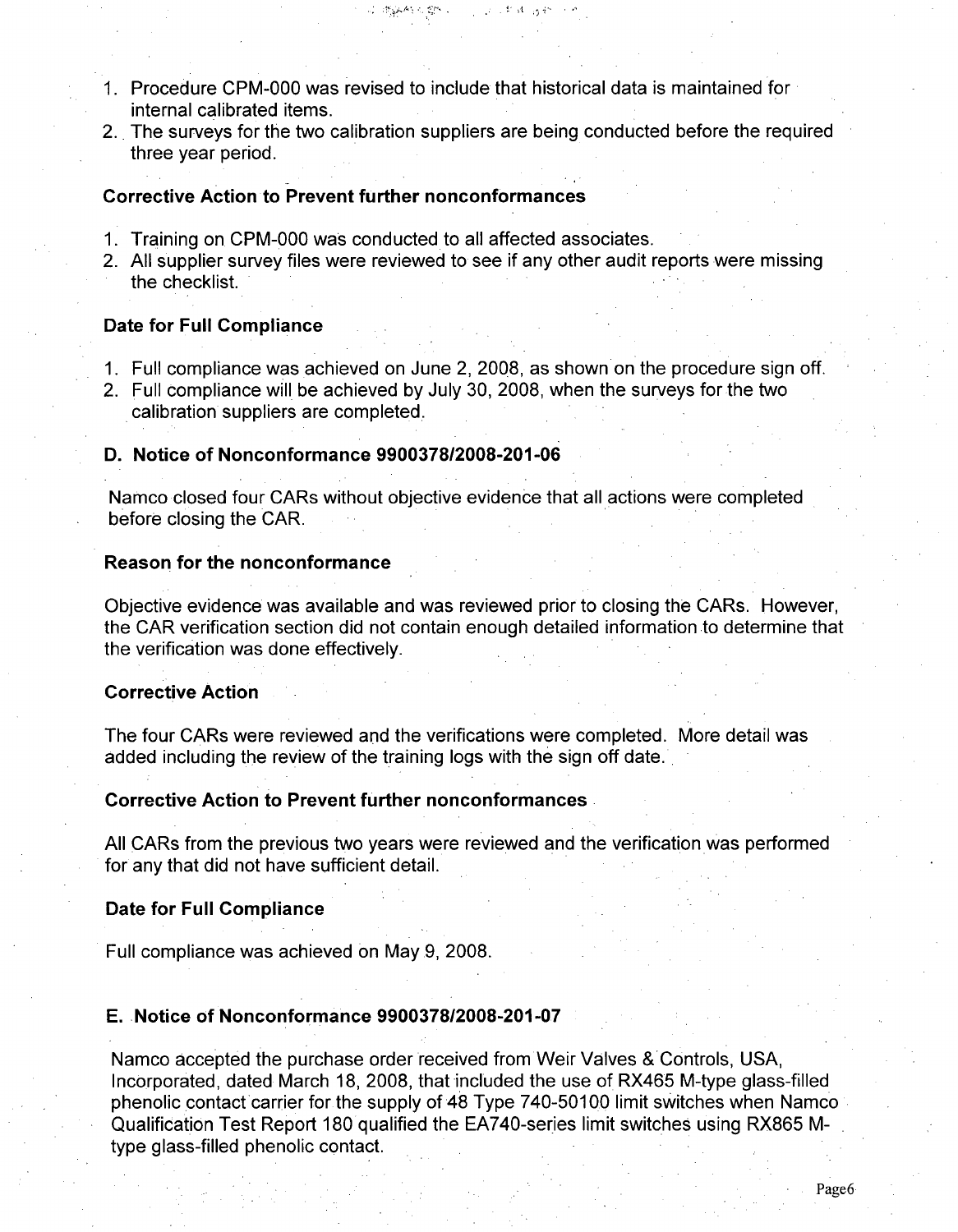## Reason for the nonconformance

Human error was the reason for this nonconformance. The typo-graphical error was not caught.

## Corrective Action

The supplier was immediately contacted and it was verified that there was a typo-graphical error. A revised PO was obtained and a new **C** of C was issued referencing the new PO with the correct material.

## Corrective Action to Prevent further nonconformances

A random audit of 25 purchase orders was performed. The results were that this was an isolated case as no other issues were found. Training was performed for NSP10-0001, NSP60-0016, and NSP60-0008.

#### Date for Full Compliance

Full compliance was achieved on June 16, 2008.

# F. Notice of Nonconformance **9900378/2008-201-08**

- 1. Namco did not provide any formal identification, such as controlled number, on the second controlled hard copy of Namco's NSP procedures as required by NSP 60- 0013, Section 8.4.2.
- 2. On the index of Quality Forms, the revision date for some of the quality forms did not match the revision date on the Revision Record of each form as required by NSP60- 0013. Section 6.3.
- 3. Namco does not maintain a list of controlled copies as required by NSP60-0013, Section 4.2.6.
- 4. Namco had superseded hard copy versions of NSP documents filed in the same location with the latest approved revision contrary to NSP60-0013, Section 8.2.3, requirements.
- 5. Namco does not maintain a master copy of Namco's Quality Forms in the records storage area as required by QCP-009, Section 5.2.4.

#### Reason for the nonconformance

- 1. Section 8.4.2 of NSP60-0013 requires that the "Quality Manual provided to organizations outside of Namco shall be assigned a unique number to designate it as controlled". NSP 60-0013 states that controlled copies are located in the storage area and in the inspection area. Namco was meeting these requirements but also realized that the procedure could be improved.
- 2. Human error was the reason for the nonconformance.
- 3. The procedure did not match the current practice. The table of contents is used as the list.
- 4. Human error was the reason for the nonconformance. The old files had not been purged.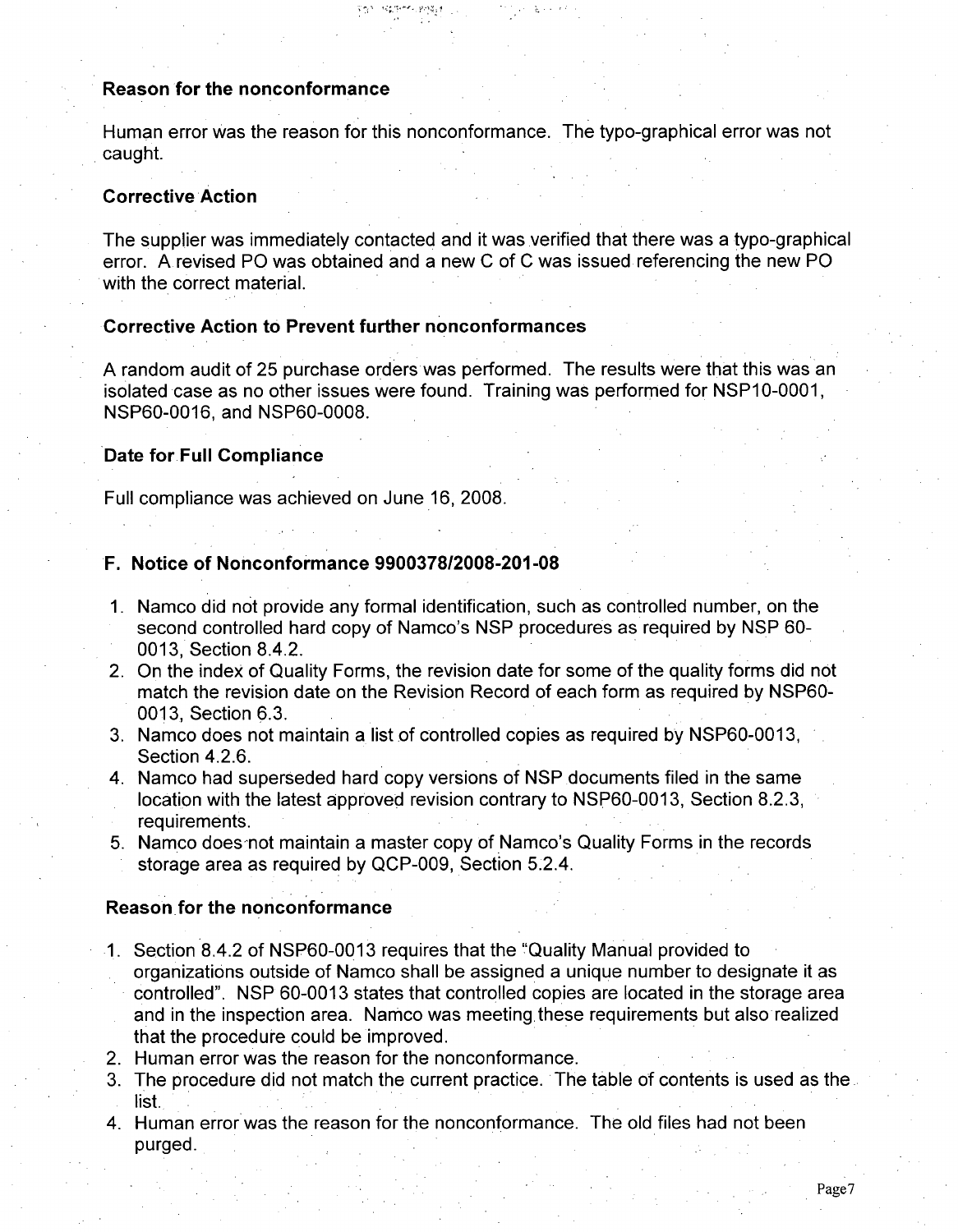5. This nonconformance was due to human error. The new quality manager missed this requirement in QCP-009.

# Corrective Action

- 1. The controlled documents were stamped as such.
- 2. The revision records were corrected to match the procedure revision levels.
- 3. NSP60-0013 was changed to state that the table of contents serves as the list of controlled documents for each manual. The procedure also states that there are two .controlled manuals, one in the storage area and one in the inspection area.
- 4. The files were reviewed and the latest versions were placed in the file.
- 5. The master copy of the Quality Forms was placed in the storage area.

## Corrective Action to Prevent further nonconformances

- 1. The procedure was changed to reflect the use of the controlled stamp.
- 2. All revision records were reviewed to ensure that they match the procedures.
- 3. Training was completed to all affected employees on the updated procedure.

4. The filing system in the storage area was cleaned up and the old revisions were either discarded or marked obsolete as stated in the procedure.

5. A file was created for the Quality Forms in the storage area.

## Date for Full Compliance

.1. Full compliance was achieved on April 30, 2008, as indicated by the procedure update and the documents were stamped controlled on June 20, 2008.

2. Full compliance was achieved on May 2, 2008, as indicated in the forms revision record.

- 3. Full compliance was achieved on April 30, 2008, as indicated by the procedure sign off.
- 4. Full compliance was achieved on May 5, 2008.
- 5. Full compliance was achieved on May 5, 2008.

## **G.,** Notice of Nonconformance 9900378/2008-201-09

- 1. NSP 60-0009 only identifies the training and qualifications requirements for assembly, inspection, quality test, and audit personnel. NSP60-0009 does not provide training for all Quality Department associates as required by Namco Qualified Products-Quality Manual.
- 2. Pre-assembly and assembly personnel did not have required training documented as being completed or performed as required by Section 5.0 of NSP60-0009.

## Reason for the nonconformance

- 1. The training was conducted but the proper form was not used. This was a result of human error.
- 2. The training was completed and the records were available. However, the training records were not completely filled out.

# Corrective Action,

1. The training was conducted again and the correct sign off sheet was used.